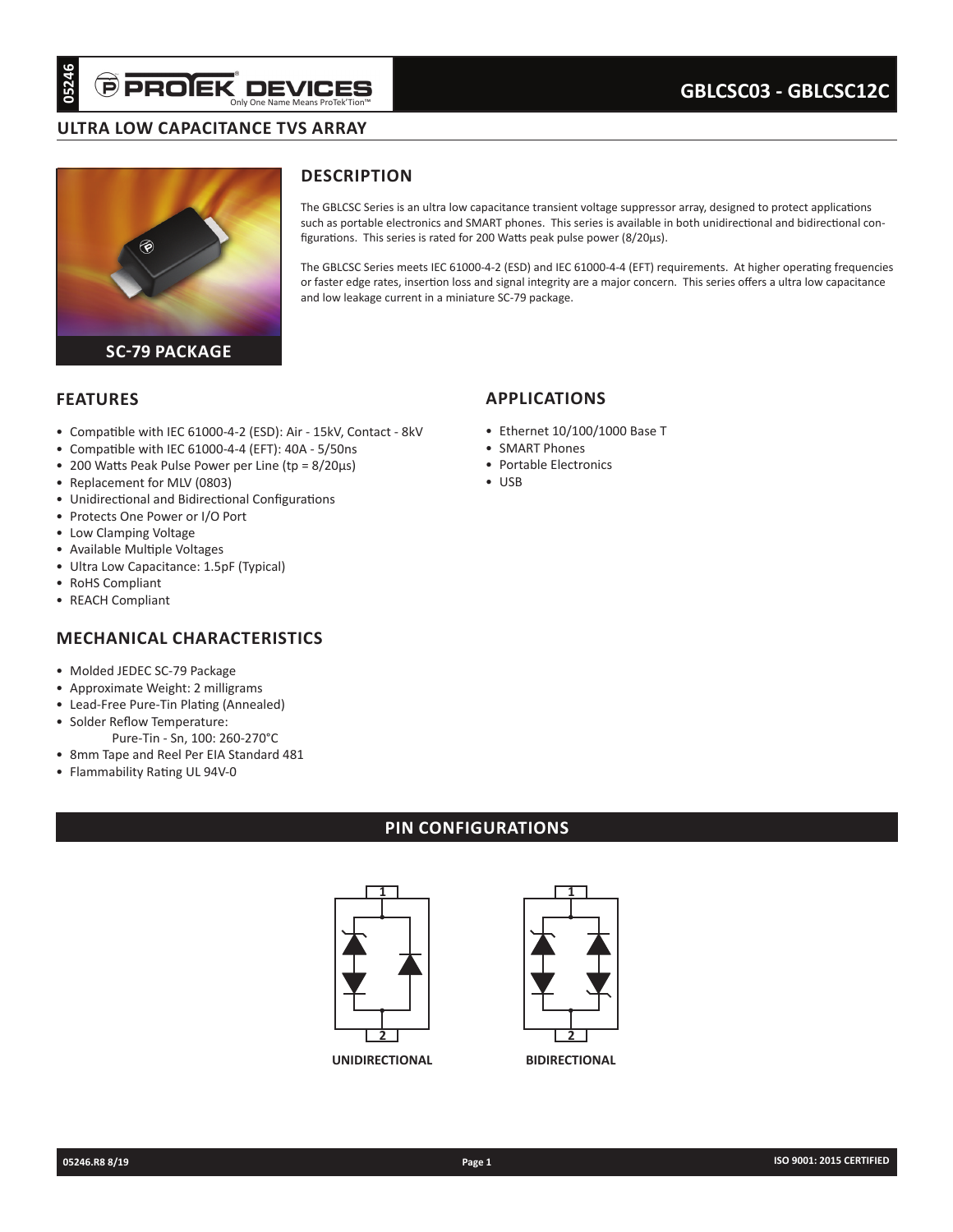# **TYPICAL DEVICE CHARACTERISTICS**

| <b>MAXIMUM RATINGS @ 25°C Unless Otherwise Specified</b> |                |                |        |  |  |  |
|----------------------------------------------------------|----------------|----------------|--------|--|--|--|
| <b>PARAMETER</b>                                         | <b>VALUE</b>   | <b>UNITS</b>   |        |  |  |  |
| Peak Pulse Power ( $tp = 8/20\mu s$ ) - See Figure 1     | P<br><b>DD</b> | 200            | Watts  |  |  |  |
| <b>Operating Temperature</b>                             |                | $-55$ to $150$ | $\sim$ |  |  |  |
| Storage Temperature                                      | ' STG          | -55 to 150     | $\sim$ |  |  |  |

| <b>Operating Temperature</b><br>Storage Temperature | <b>PARAMETER</b><br>Peak Pulse Power ( $tp = 8/20\mu s$ ) - See Figure 1 | MAXIMUM RATINGS @ 25°C Unless Otherwise Specified                                       |                                                      |                                                                 |                                                    |                                                 |
|-----------------------------------------------------|--------------------------------------------------------------------------|-----------------------------------------------------------------------------------------|------------------------------------------------------|-----------------------------------------------------------------|----------------------------------------------------|-------------------------------------------------|
|                                                     |                                                                          |                                                                                         |                                                      |                                                                 |                                                    |                                                 |
|                                                     |                                                                          |                                                                                         |                                                      | <b>SYMBOL</b>                                                   | <b>VALUE</b>                                       | <b>UNITS</b>                                    |
|                                                     |                                                                          |                                                                                         |                                                      | $\mathsf{P}_{\mathsf{pp}}$                                      | 200                                                | Watts                                           |
|                                                     |                                                                          |                                                                                         |                                                      | $\mathsf{T}_{_{\mathsf{A}}}$                                    | -55 to 150                                         | °C                                              |
|                                                     |                                                                          |                                                                                         |                                                      | $T_{STG}$                                                       | -55 to 150                                         | $^{\circ}$ C                                    |
|                                                     |                                                                          |                                                                                         |                                                      |                                                                 |                                                    |                                                 |
|                                                     |                                                                          | ELECTRICAL CHARACTERISTICS PER LINE @ 25°C Unless Otherwise Specified                   |                                                      |                                                                 |                                                    |                                                 |
| <b>PART</b><br><b>NUMBER</b><br>(Notes $1 - 2$ )    | <b>DEVICE</b><br><b>MARKING</b>                                          | <b>RATED</b><br><b>STAND-OFF</b><br><b>VOLTAGE</b>                                      | <b>MINIMUM</b><br><b>BREAKDOWN</b><br><b>VOLTAGE</b> | <b>MAXIMUM</b><br><b>CLAMPING</b><br><b>VOLTAGE</b><br>(Fig. 2) | <b>MAXIMUM</b><br><b>LEAKAGE</b><br><b>CURRENT</b> | <b>TYPICAL</b><br><b>CAPACITANCE</b>            |
|                                                     |                                                                          | $V_{wm}$<br><b>VOLTS</b>                                                                | @ 1mA<br>$V_{(BR)}$<br><b>VOLTS</b>                  | @ 8/20μs<br>$V_{c}$ $\emptyset$ $I_{PP}$                        | $@V_{_{WM}}$<br>$\mathbf{I}_{\mathsf{D}}$<br>μA    | @0V, 1MHz<br>$\mathbf{C}_{_{\mathrm{T}}}$<br>pF |
| GBLCSC03                                            | 3                                                                        | 3.3                                                                                     | 4.0                                                  | 13.0V @ 10.0A                                                   | 1.0                                                | 1.5                                             |
| GBLCSC03C                                           | н                                                                        | 3.3                                                                                     | 4.0                                                  | 13.0V @ 10.0A                                                   | 1.0                                                | 1.5                                             |
| GBLCSC05                                            | 5                                                                        | 5.0                                                                                     | 6.0                                                  | 16.0V @ 10.0A                                                   | 1.0                                                | 1.5                                             |
| GBLCSC05C                                           | O                                                                        | 5.0                                                                                     | 6.0                                                  | 16.0V @ 10.0A                                                   | 1.0                                                | 1.5                                             |
| GBLCSC08                                            | $\mathbf{I}$                                                             | 8.0                                                                                     | 8.5                                                  | 25.0V @ 8.0A                                                    | 1.0                                                | 1.5                                             |
| GBLCSC08C                                           | K                                                                        | 8.0                                                                                     | 8.5                                                  | 25.0V @ 8.0A                                                    | 1.0                                                | 1.5                                             |
| GBLCSC12                                            | L                                                                        | 12.0                                                                                    | 13.3                                                 | 40.0V @ 5.0A                                                    | 1.0                                                | 1.5                                             |
| GBLCSC12C                                           | M                                                                        | 12.0                                                                                    | 13.3                                                 | 40.0V @ 5.0A                                                    | 1.0                                                |                                                 |
|                                                     |                                                                          | 2. For Bidirectional Devices Only: Electrical characteristics apply in both directions. | <b>FIGURE 1</b><br>PEAK PULSE POWER VS PULSE TIME    |                                                                 |                                                    |                                                 |
|                                                     | 10,000                                                                   |                                                                                         |                                                      |                                                                 |                                                    |                                                 |
|                                                     |                                                                          | TT.<br>-111                                                                             | □□<br>ш                                              |                                                                 | ПD<br>--                                           |                                                 |
|                                                     |                                                                          |                                                                                         | $\mathbf{I}$                                         |                                                                 |                                                    |                                                 |
| P <sub>p</sub> , - Peak Pulse Power - Watts         | 1,000                                                                    |                                                                                         |                                                      |                                                                 |                                                    |                                                 |
|                                                     |                                                                          |                                                                                         | 2233                                                 |                                                                 | <b>FEBB</b>                                        |                                                 |
|                                                     |                                                                          |                                                                                         | ш<br>u                                               | 200W, 8/20µs Waveform                                           |                                                    |                                                 |
|                                                     |                                                                          |                                                                                         |                                                      |                                                                 |                                                    |                                                 |
|                                                     | 100                                                                      |                                                                                         |                                                      |                                                                 |                                                    |                                                 |
|                                                     |                                                                          | ▦<br>╨<br>ШI                                                                            | ▦<br>ш<br>Ш                                          |                                                                 | ₩                                                  |                                                 |
|                                                     |                                                                          |                                                                                         |                                                      |                                                                 | ਧਾ                                                 |                                                 |
|                                                     | 10                                                                       |                                                                                         |                                                      |                                                                 |                                                    |                                                 |
|                                                     | 0.1                                                                      | $\mathbf{1}$                                                                            | 10                                                   | 100                                                             | 1,000                                              | 10,000                                          |
|                                                     |                                                                          |                                                                                         | $t_d$ - Pulse Duration - $\mu s$                     |                                                                 |                                                    |                                                 |

#### **NOTE**

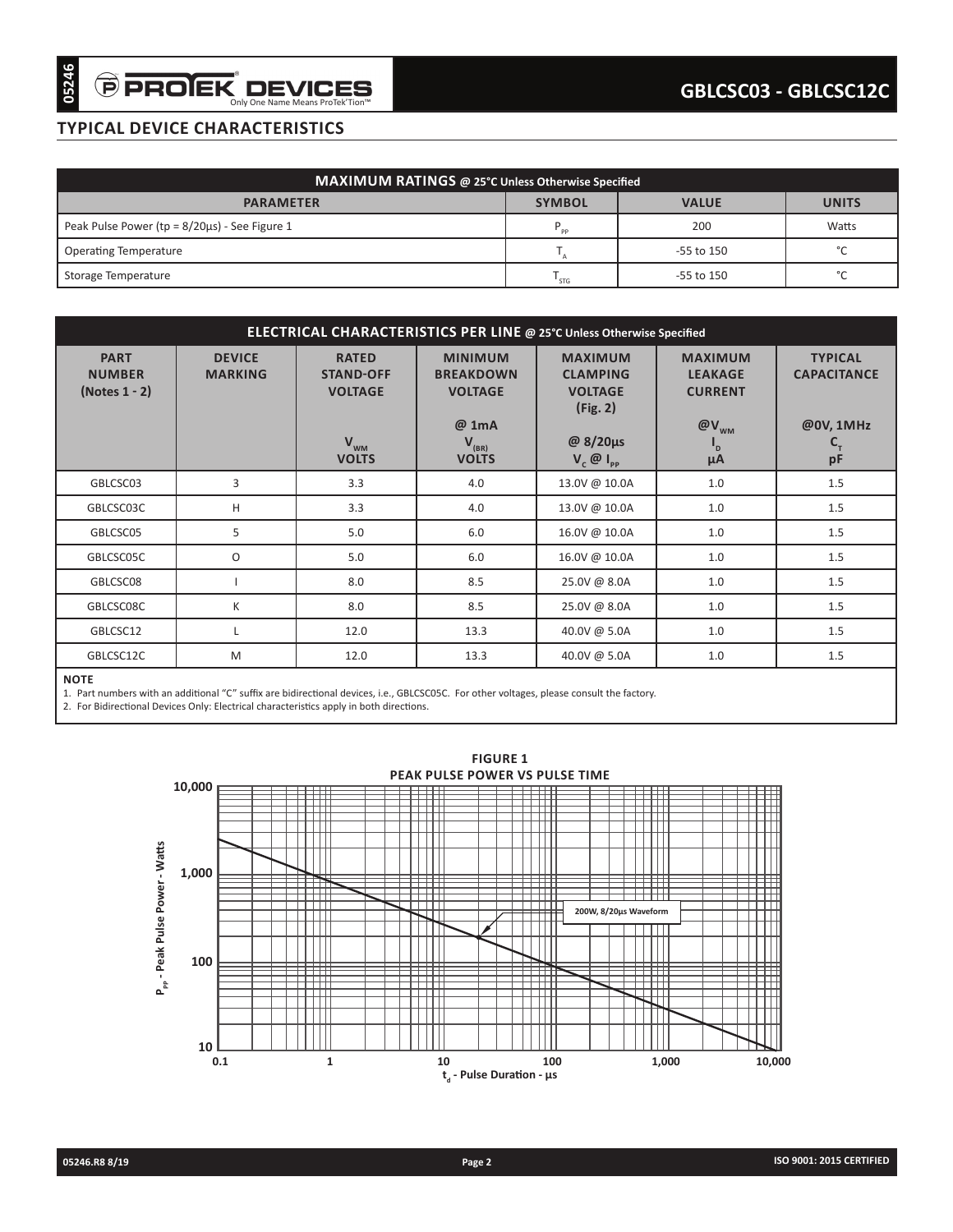## **TYPICAL DEVICE CHARACTERISTICS**

 $\widehat{\boldsymbol{\Theta}}$  PROIEK $\displaystyle\nonumber \operatorname*{D}\text{EVICES}_{\text{Only One Name Mean B Product}}$ 



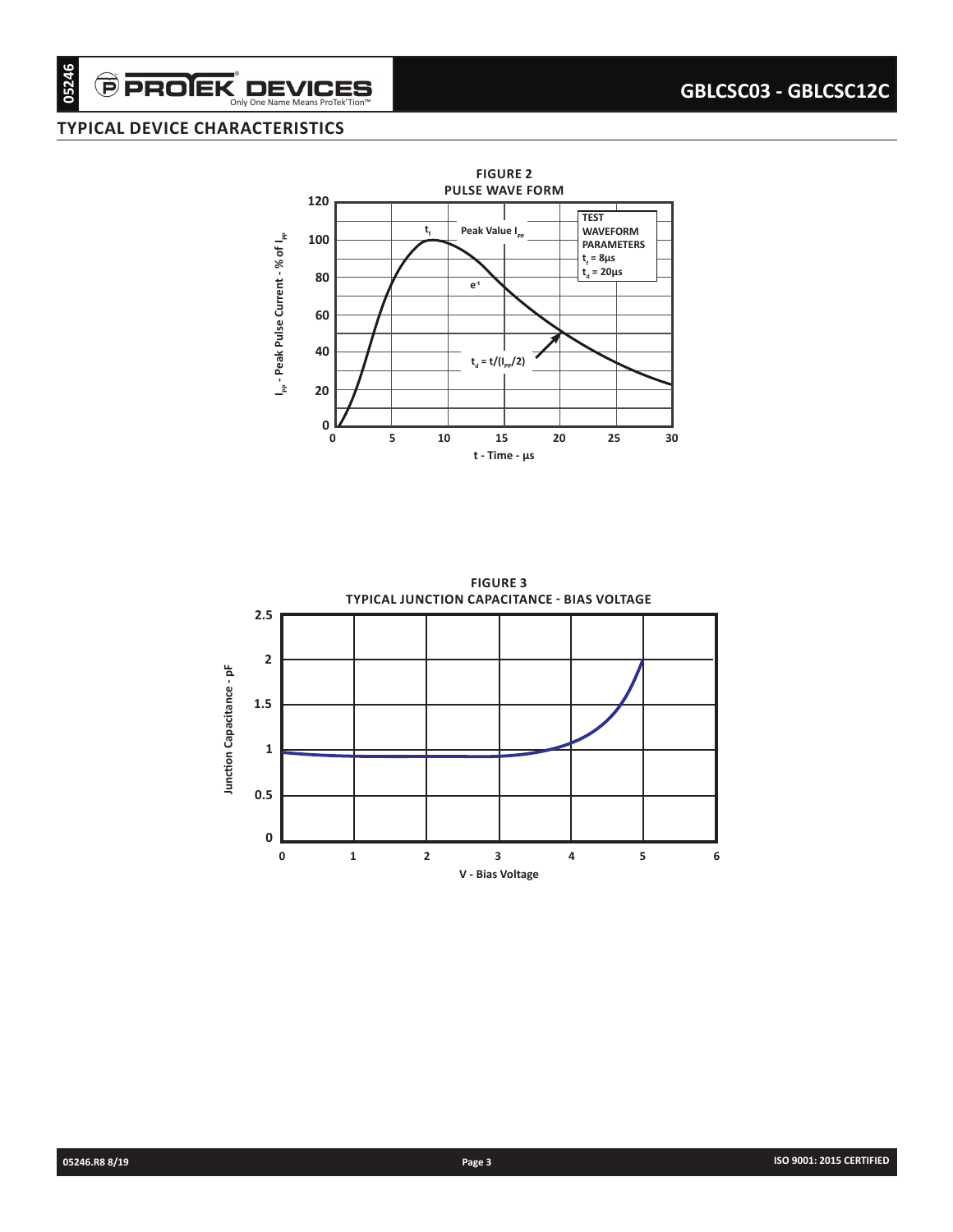# **SC-79 PACKAGE INFORMATION**

|            |              | <b>OUTLINE DIMENSIONS</b>    |                |                    |
|------------|--------------|------------------------------|----------------|--------------------|
| <b>DIM</b> |              | <b>MILLIMETERS</b>           |                | <b>INCHES</b>      |
|            | <b>MIN</b>   | <b>MAX</b>                   | <b>MIN</b>     | <b>MAX</b>         |
| A          | 1.10         | 1.30                         | 0.043          | 0.049              |
| B          | 0.70         | 0.90                         | 0.028          | 0.035              |
| C<br>D     | 1.50         | 1.70                         | 0.059          | 0.066              |
| E          | 0.50         | 0.70                         | 0.020          | 0.028              |
|            | 0.08         | 0.20<br>0.30 BSE             | 0.003          | 0.008<br>0.012 BSE |
|            |              |                              |                |                    |
|            |              |                              |                |                    |
|            |              | <b>PAD LAYOUT DIMENSIONS</b> |                |                    |
| <b>DIM</b> |              | <b>MILLIMETERS</b>           |                | <b>INCHES</b>      |
|            | <b>MIN</b>   | <b>MAX</b>                   | MIN            | <b>MAX</b>         |
|            | 1.85         | 2.03                         | 0.070          | 0.080              |
|            | 0.38<br>0.25 | 0.64<br>0.51                 | 0.015<br>0.010 | 0.025<br>0.020     |





| <b>PAD LAYOUT DIMENSIONS</b>                          |            |                    |                          |       |  |  |  |  |
|-------------------------------------------------------|------------|--------------------|--------------------------|-------|--|--|--|--|
|                                                       |            | <b>MILLIMETERS</b> | <b>INCHES</b>            |       |  |  |  |  |
| <b>DIM</b>                                            | <b>MIN</b> | <b>MAX</b>         | <b>MIN</b><br><b>MAX</b> |       |  |  |  |  |
| A                                                     | 1.85       | 2.03               | 0.070                    | 0.080 |  |  |  |  |
| B                                                     | 0.38       | 0.64               | 0.015                    | 0.025 |  |  |  |  |
| 0.020<br>0.25<br>0.010<br>0.51                        |            |                    |                          |       |  |  |  |  |
| <b>NOTES</b><br>1. Controlling dimension: millimeters |            |                    |                          |       |  |  |  |  |

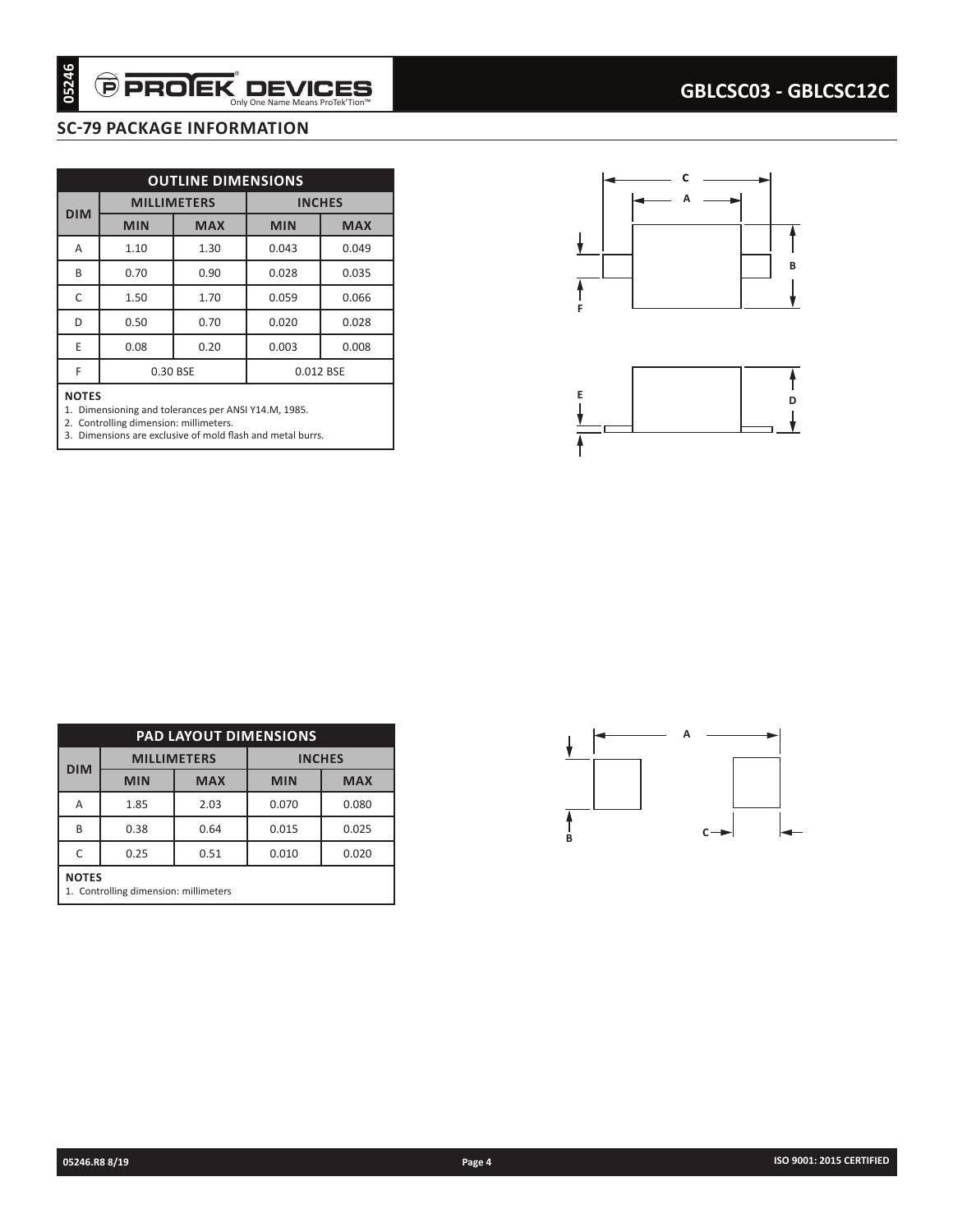### **TAPE AND REEL**



| <b>SPECIFICATIONS</b> |                                |                |                |                                                                                                                                                                                    |   |  |  |   |                |                |  |      |
|-----------------------|--------------------------------|----------------|----------------|------------------------------------------------------------------------------------------------------------------------------------------------------------------------------------|---|--|--|---|----------------|----------------|--|------|
| <b>REEL DIA.</b>      | <b>TAPE</b><br><b>WIDTH</b>    | A <sub>0</sub> | B <sub>0</sub> | K <sub>0</sub>                                                                                                                                                                     | D |  |  | W | P <sub>0</sub> | P <sub>2</sub> |  | tmax |
| 178mm (7")            | 8 <sub>mm</sub>                |                |                | $1.00 \pm 0.10$   $1.95 \pm 0.05$   $0.075 \pm 0.05$   $1.50 \pm 0.10$   $1.75 \pm 0.10$   $3.50 \pm 0.05$   $8.00 \pm 0.30$   $4.00 \pm 0.10$   $2.00 \pm 0.05$   $4.00 \pm 0.10$ |   |  |  |   |                |                |  | 0.25 |
| <b>NOTES</b>          | Dimensions are in millimeters. |                |                |                                                                                                                                                                                    |   |  |  |   |                |                |  |      |

2. Surface mount product is taped and reeled in accordance with EIA-481.

3. Empty pocket between sprocket holes. 4. Suffix - T74 = 7" Reel - 4,000 pieces per 8mm tape.

5. Marking on Part - marking code (see page 2), polarity band and date code.

| <b>ORDERING INFORMATION</b>                                                                                                                             |  |  |  |  |  |  |  |
|---------------------------------------------------------------------------------------------------------------------------------------------------------|--|--|--|--|--|--|--|
| <b>BASE PART NUMBER I</b><br><b>QTY/REEL</b><br><b>LEADFREE SUFFIX</b><br><b>TAPE SUFFIX</b><br><b>REEL SIZE</b><br><b>TUBE QTY</b><br>$(xx = Voltage)$ |  |  |  |  |  |  |  |
| GBLCSCxx/GBLCSCxxC<br>フ〃<br>$-T74$<br>4,000<br>-LF<br>n/a                                                                                               |  |  |  |  |  |  |  |
| This device is only available in a Lead-Free configuration.                                                                                             |  |  |  |  |  |  |  |